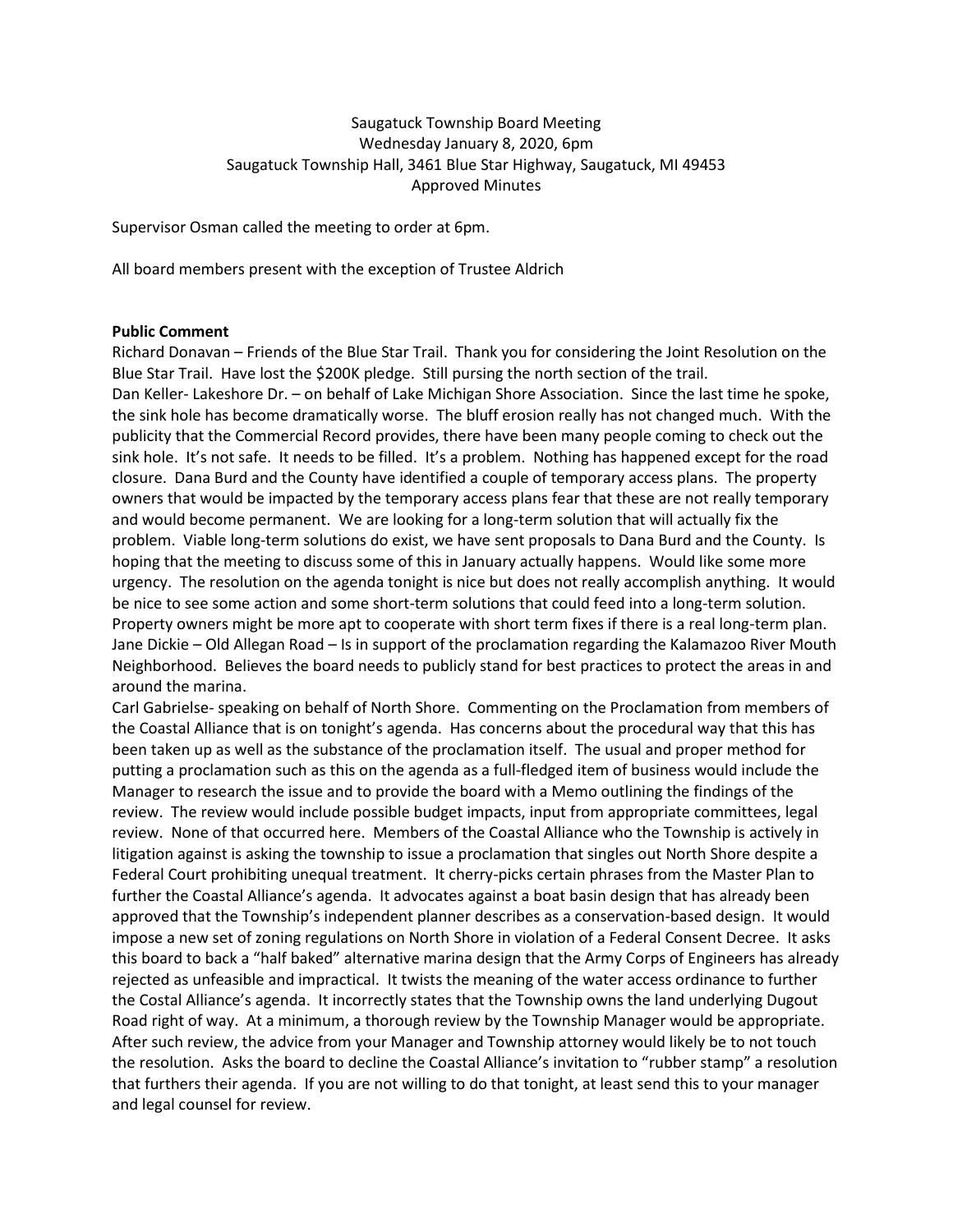Paul Gemeinhardt – has lot on  $63<sup>rd</sup>$  street. Is asking for a variance for a shipping container on his property. He called and spoke with Lynne who advised that it is not allowed. Has seen other shipping containers on properties on Blue Star Hwy. Is seeking answers on this. Wants to get a variance.

## **Approval of Agenda**

*Marcy – On the advice of Staff and Legal counsel, move to remove business item 11 d from the agenda, a resolution supporting master plan and alternative marina plan. Supported by Helmrich. Discussion: Helmrich- public request – the township board has only been seated one year and one month. Shortly after we were all seated, we met with legal counsel in closed session to get updated on legal issues. Would like to have a similar meeting with legal counsel in February. Approved 4-0. Marcy – moved to approve the agenda as amended. Supported by Bigford. Discussion: none. Approved 4-0.*

## **Invoices**

*Helmrich – Moved to approve all bills and payroll in the amount of \$225,036.54 as presented. Supported by Bigford. Discussion: None. Approved 4-0.* 

## **Treasurer's Report**

General fund bank balance =  $$2.7M$  – up by  $$300K$  due to tax disbursements. Both revenue and expenses are about 10% behind budget in GF.

CD value = \$753 – up \$1K from December

YTD – FY2020 (through 12/31/19; end of  $2^{nd} Q$ ) -Notable expenses: \$22K for water main to BSB site; \$139K to county for road work; \$8K for completed audit. Year-end net is at \$72K positive Winter Tax Collection season continues to February 29, 2020.

Board approval of January 3rd tax disbursements of \$1.3M; January 13 and 27

*Helmrich moved to approve the winter pay out number 2 disbursement that was completed on January 3. Supported by Marcy. Discussion: none. Approved 4-0.*

## **Minutes**

*Bigford moved to accept minutes as presented from December 4, 2019 regular meeting. Supported by Marcy. Discussion: None. Approved 4-0*

Helmrich pointed out an error on the minutes from the December 14, 2019 minutes. Under public comment it should read "Bob Eder in support of…."

*Helmrich moved to accept the minutes from the December 14 special meeting as amended. Supported by Marcy. Discussion: none. Approved 4-0.*

## **Correspondence**

Osman – we received a letter from John Seros and Donald Schipper which we will address later as an agenda item. We also received a proclamation request that we talked about a little in public comment. There was correspondence from Kat Cook supporting the proclamation supporting the master plan and alternative marina plan. Correspondence from Dale Harrison supporting the proclamation supporting the master plan and alternative marina plan. There was also correspondence from Scott Bosgraaf and Carl Gabrielse.

## **Blue Star Trail Joint Resolution Update**

There is a committee that is working on the joint resolution. This resolution was developed by the Township, the City of Saugatuck and the City of the Village of Douglas.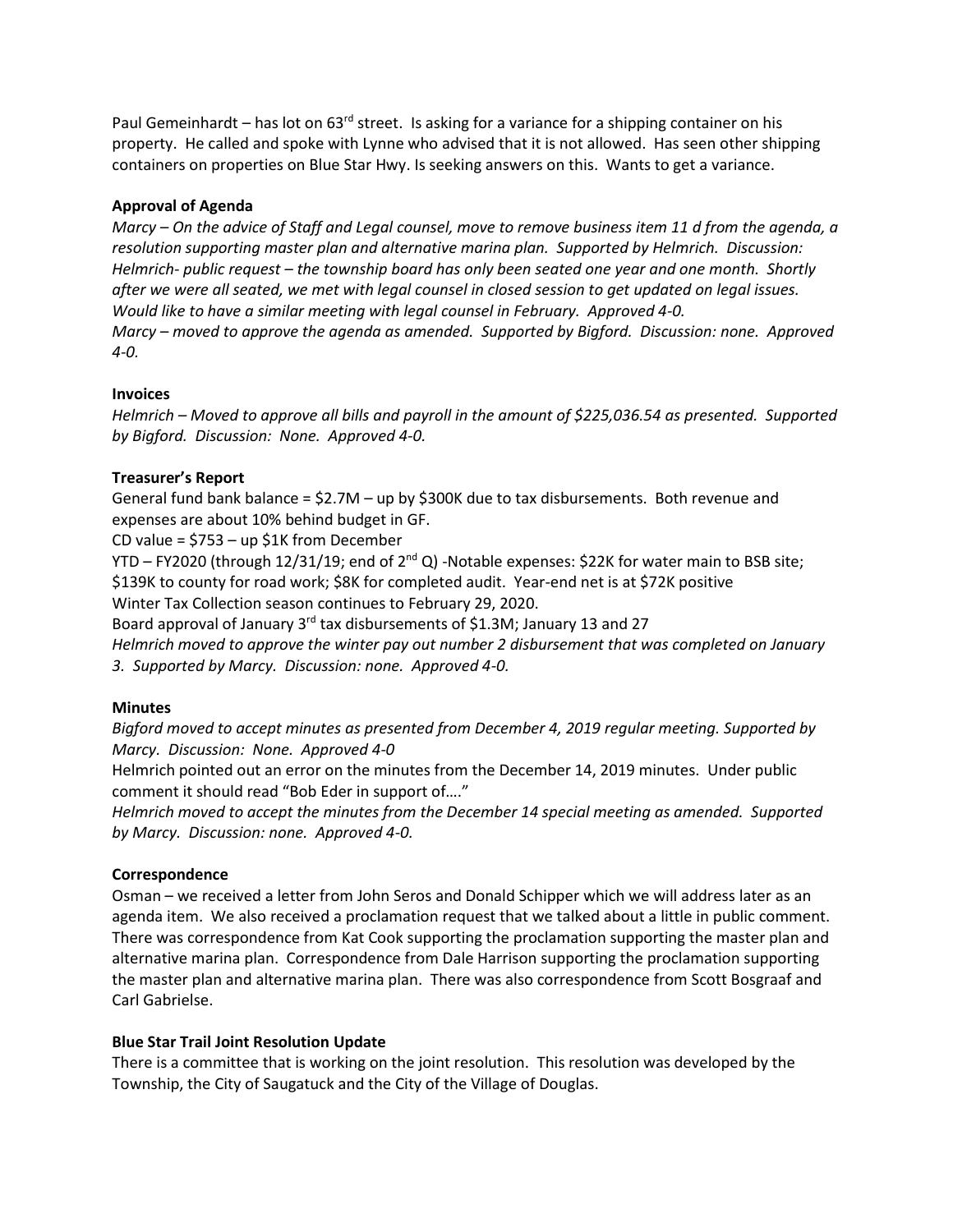*Marcy moved to approve the adoption of Resolution 2020-01, a joint resolution on behalf of Saugatuck Township, the City of the Village of Douglas, and the City of Saugatuck to pursue construction of a nonmotorized trail segment within each jurisdiction. Supported by Helmrich. Discussion: Bigford and Helmrich thanked the committee for all of their hard work on this. Roll Call Vote: All yes. Approved 4-0. Helmrich moved to appoint trustee Marcy and supervisor Osman to the "Joint Study Committee". Supported by Bigford. Discussion: None. Approved 4-0.*

# **Proposed Adult-Use (recreational) Marijuana Ordinance**

*Marcy moved to approve Ordinance No. 2020-01, an ordinance to amend Chapter 5 of the Township's Code of Ordinances, to allow certain medical and adult-use (recreational) marijuana businesses operated in accordance with state law and Ordinance No. 2020-02, an ordinance to amend zoning sections 40-747 and 40-1046 of the Township's Code of Ordinances, to regulate medical and adult-use (recreational) marijuana businesses, as presented. Supported by Bigford. Discussion: Marcy – attended the public hearing. The majority of the public supported this. This has been recommended by the planning commission. Roll Call Vote: all yes. Approved 4-0.* 

Helmrich – speaking on behalf of trustee Aldrich – wants to thank the board, Zoning Administrator Wells, legal counsel Nick Curcio, manager Graham, members of the public who have spoken out at the public hearing, the township board meetings and at the planning commission. She applauds this, she is proud of this. Wants to welcome new businesses.

*Bigford moved to approve the adoption of Resolution 2020-02, a resolution setting the annual administrative fee for marijuana businesses. Supported by Marcy. Discussion: none. Roll Call Vote: all yes. Approved 4-0.* 

#### **236 Culver LLC – Connection Fee Review**

Osman – was present at a meeting with Seros and Schipper. Thinks there is a way we can accommodate their request and at the same time follow the letter of our ordinance. The request is to make installment payments on their connection fee rather than pay in one lump sum. The ordinance allows for this.

*Osman – moved to allow a sperate agreement and payment installment plan for the 236 Culver LLC as allowed by the ordinance. 8% interest would be charged. This agreement would be case specific and would require a contract between the property owners and the Township drafted by the Township attorney and would involve a lien on the property. Supported by Marcy. Discussion: Helmrich – is this interest rate comparable to other communities? Osman – just about every other community has this same provision. Graham – assumes that it was written in our ordinance and reviewed by legal counsel and is comparable. Osman- Holland has the same interest rate. Helmrich – it's really critical that we review the REU/Connection Fee Schedule as we have new businesses that have not existed in the past. We do not want to hinder economic development. Thinks we also need to research interest rate schedules. Bigford – we need to understand the scope and the cost of this project. Graham - can talk with our engineer regarding the scope and cost of this project. Approved 4-0*

## **Shoreline Erosion Resolution**

*Bigford moved to approve Resolution No. 2020-03, a resolution requesting favorable consideration for assistance along the shoreline in the state of Michigan, and direct the Township Manager to send the resolution to the offices of Saugatuck Township's county, state, and federally elected-officials as follows: County Commissioner Dean Kapenga, State Representative Mary Whiteford, State Senator Aric Nesbitt, Governor Gretchen Whitmer, US Congressman Fred Upton, US Senator Gary Peters, and US Senator Debbie Stabenow. Supported by Helmrich. Discussion – Senator's name should be Gary, not Gray. Roll Call Vote: All yes. Approved 4-0.*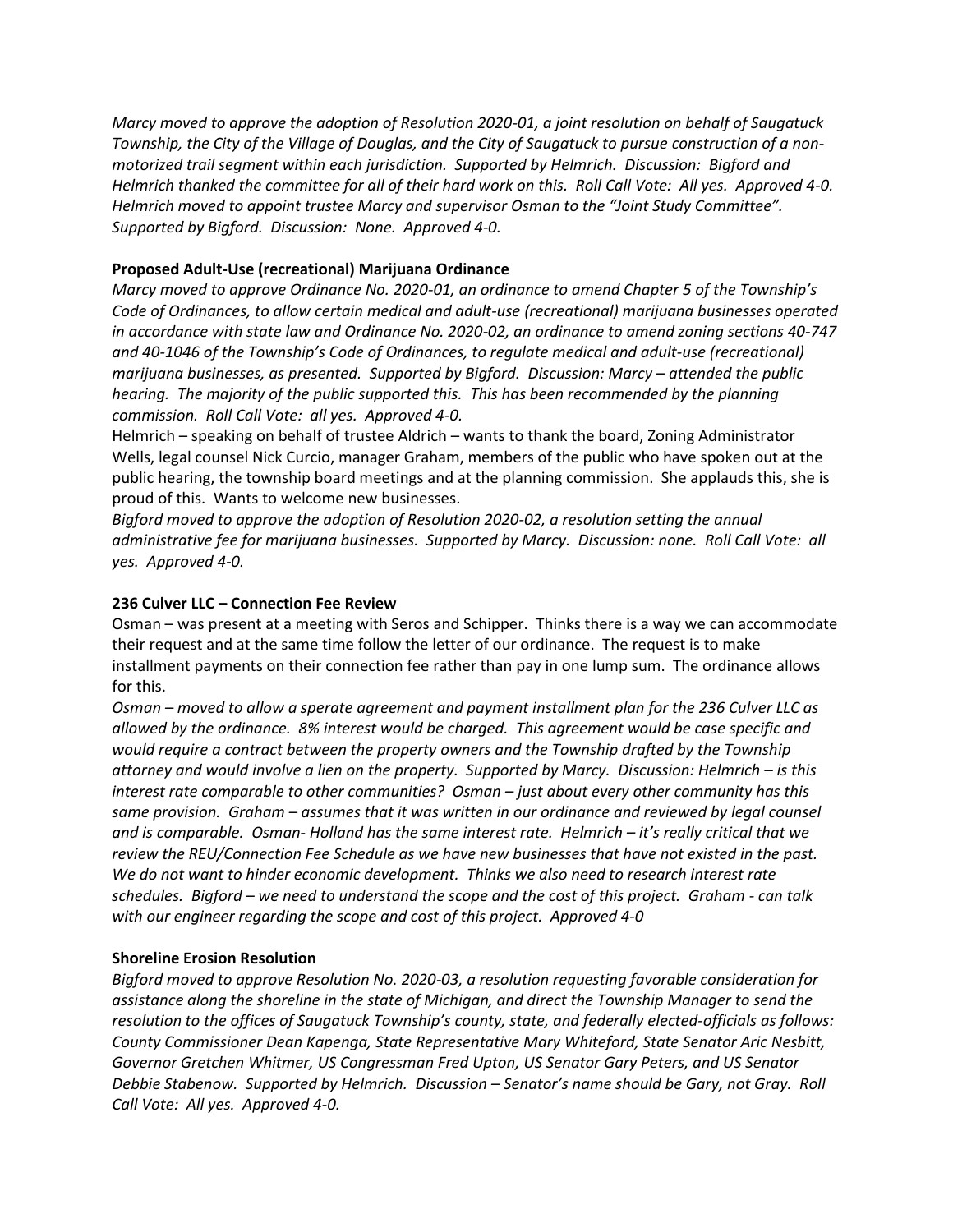### **Request to Repurchase 2 Cemetery Grave Plots**

*Marcy moved to approve the repurchase of two cemetery grave plots from Fredric Jackson in the amount of \$120 per grave plot, which totals a cost of \$240. Supported by Bigford. Discussion: None. Approved 4-0.* 

### **Goal and Priority Setting Workshop Results**

Graham – is looking for guidance from the board for next steps such as a business plan, a priority list, etc. There is a variety of different directions we could take. Helmrich – wants to thank Graham and Vanderberg. The session was incredible. We broke the priorities into 4 main categories: Financial Stewardship, Communication/Collaboration, Organizational/Improvement, and Sustainability. Helmrich - One way to approach this is to set up 2 people committees for each of these 4 areas. Osman – hesitates on this suggestion. Graham has already put much effort into this. We could ask him to draft a priority list. The board was very involved in identifying the priorities in the session. A draft priority list could put us in the right direction. Marcy – he can go by rank. Osman – we need to consider capacity as well. Graham – this is purely the results of the exercises we completed on December 14. The next step is to identify what we can realistically accomplish in 2020. The goals need to be connected to the budget. We also need to consider the projects that are already in motion. Bigford – committees could be really helpful in some areas such as facility revamping. Suggests Graham considers both ranking and capacity in making the proposed priority list. Graham – Vanderberg suggests in his letter that Graham complete a business plan based on the rankings and take it to the Board for approval, report at least quarterly on plan progress and hold some type of strategic planning event each year to celebrate successes and to plan the next steps. Helmrich – there are some things on here that are already happening or complete and that will happen no matter what, like budget planning. Graham – goal is to have something for the board to act on by February. Capacity does dictate much of this. A priority list will help him to keep his energy focused on the agreed upon board goals. Marcy – the strategic planning session was good for bonding. We have something to guide our decisions. *Bigford moved to authorize manager Graham to develop a plan for 2020 for the township for strategic planning and goal setting, considering rank and capacity. Supported by Osman. Discussion: none. Approved 4-0.* 

#### **Planning Commission**

Report from PC member and Township Treasurer Helmrich - PC met December 16, 2019. Public Hearing on an Ordinance to allow the retail sale of Adult-Use Marijuana. Seven members of the public spoke; two were against allowing in the township. After a motion was made to pass, there was discussion on adding a required buffer of 500 feet from property lines, but it was decided that the limitation to C3 zones eliminated a need for buffer language. The motion to allow Adult-Use Marijuana retail stores passed 6-1. Only other discussion was on start time for PC meetings; they will remain at 7PM and the calendar for 2020 was accepted. Next PC meeting will be on Monday, January 27.

## **Road Commission**

## Marcy – nothing to report

Graham – tomorrow at 7pm there is the 2020 primary road millage meeting with the Allegan County Road Commission at their offices. I will be in attendance and will happy to drive anyone from the board who wants to attend. The township board directly allocates funding for local road projects. We can give feedback, but the Road Commission determines primary road projects. That's what this meeting is for tomorrow.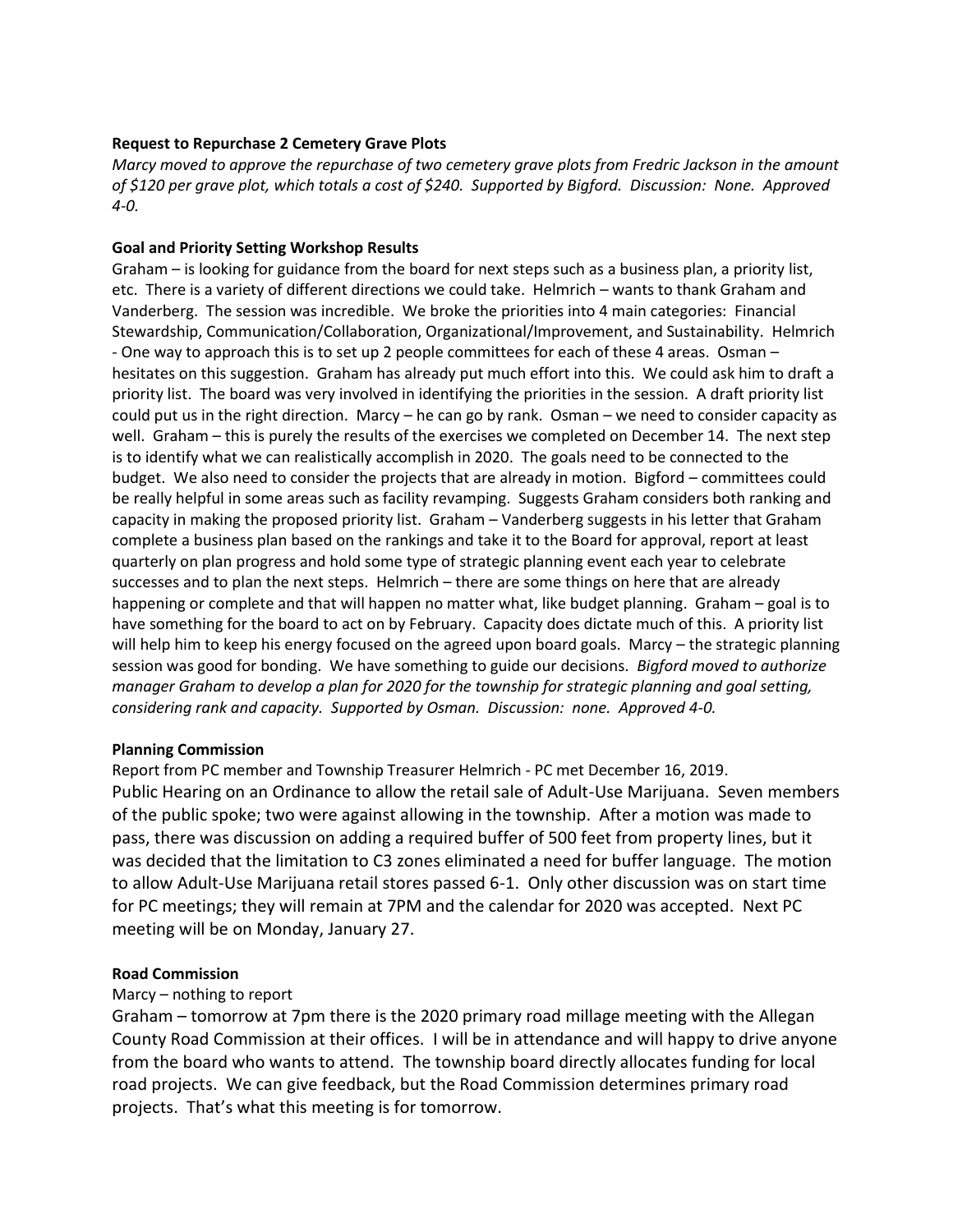#### **Parks Commission**

Searing – submitted a "Love your Hometown" grant request to the Allegan County Foundation to improve the fence at the dog park. The community votes on it. At the next meeting we will review the Kalamazoo River restoration plan. There are several trees down at River Bluff. We might want to talk to Glenn about removing these trees. Next meeting is this coming Tuesday. Helmrich – Will invite Jon Vanderbeek to attend the meeting. He is interested in donating and planting trees.

### **Emergency Services Committee**

Tony Schippa – Saugatuck Township representative for the Emergency Services Committee Report on December 12 ambulance board meeting. Met new regional manager for AMR – John Robbins. He stated his first goal for AMR is to insure profitability in contracts. Our contract is not profitable to AMR. AMR is requesting to raise the subsidy to \$195K per year (total for all of the communities). Mr. Robbins assured us that we would work under the agreement we have currently until July 31<sup>st</sup>, 2020. They want a new contract with a new subsidy by August 31<sup>st</sup>. Service is good, there are no problems. We need to be thinking about this, and looking at solutions/options. Tony has been in contact with people in the industry and will be contacting the other representatives on the committee and will hopefully have some options to present shortly. Schippa will also contact other providers as well to explore that option.

#### **Open Board Report**

Osman – Graham did a great job with the employment policy. Graham has been here for 6 months. If all board members will please fill out a performance evaluation for Graham by the end of February and submit to her, it would be great. If Graham requests, we can go into closed session for the performance evaluation in March at the board meeting.

## **Manager Report**

Graham – 6 month budget review – copy of revenue and expenditure report. We are 6 months into budget. Please feel free to reach out to Graham if there are questions/concerns.

AMR Agreement Update – many thanks to Tony Schippa. We are fortunate to have him advocating for us with all of his experience and expertise. Please review the materials attached and see Graham with any questions. Service has not been interrupted.

Impacts of the Headlee Amendment and Proposal A – has attached several articles on these subjects. Please review. This is a possible step for the township in the future. Our general operating millage has eroded about 40 percent. The township is being asked to do more and costs are arising, but revenue is not increasing. Would like the board to consider a Headlee override. Has one been considered in the past? Would like to discuss options with the board over the next year.

2018/2019 audit – auditor will be present at the February board meeting to present an overview. Results are also available on our website for the public.

Received a scholarship to attend the MI Municipal Executives winter institute at the end of January. Will attend if board supports.

Performance evaluations have been completed except for one. We have an incredible and cohesive group.

## **Public Comments:**

Brandon Mason – wants to thank the board for passing the recreational marijuana ordinance. Is a 2 time Afghanistan Veteran and is barred from medical marijuana. Will lose VA coverage if he applies for a medical marijuana license. Is taking approximately 15 different opioids, pain killers, and mind altering